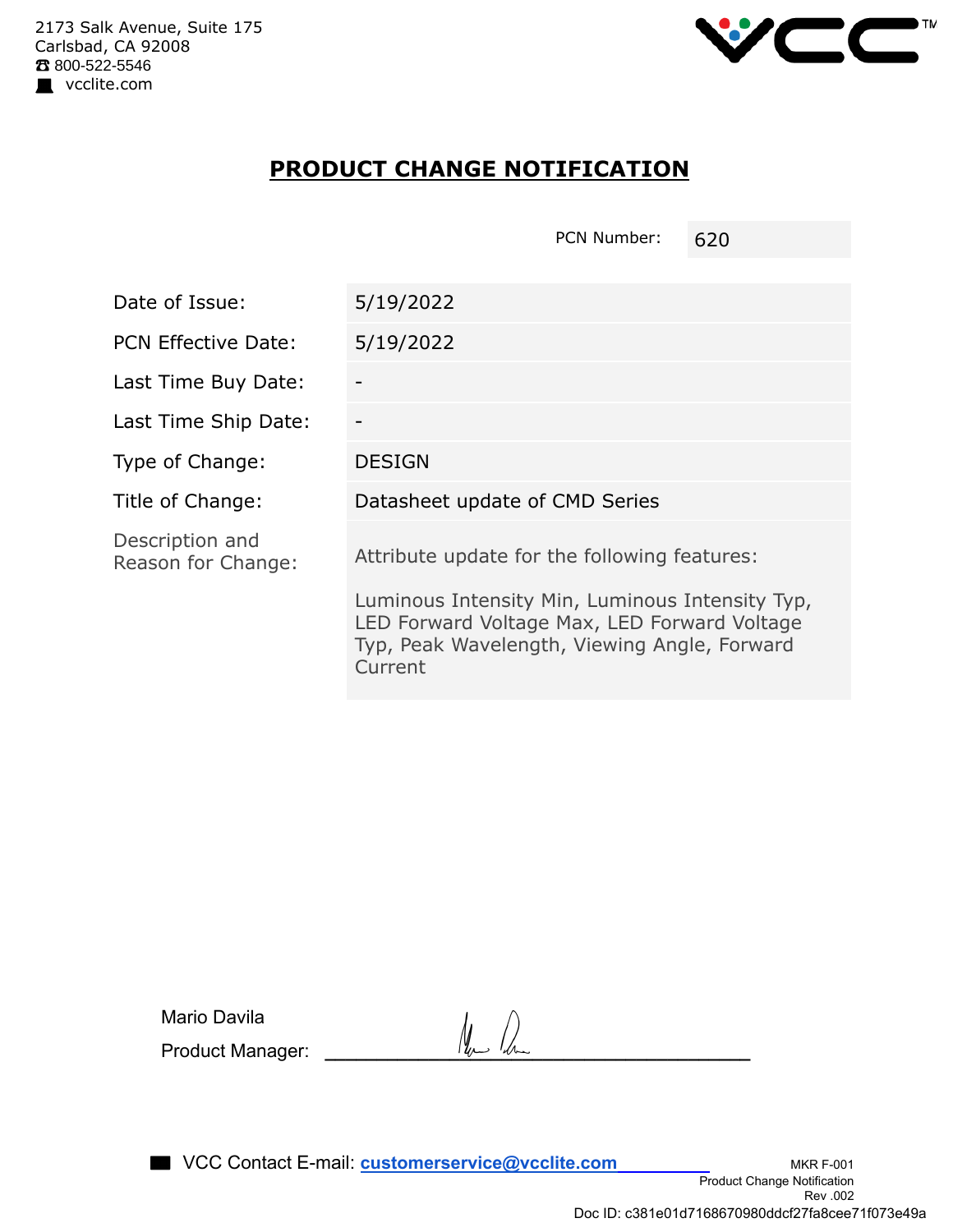

| <b>AFFECTED PART NUMBER(s)</b>                  |                                                     |                                |                                                          |                                                                                                                                                                                                                                                                                |  |  |  |
|-------------------------------------------------|-----------------------------------------------------|--------------------------------|----------------------------------------------------------|--------------------------------------------------------------------------------------------------------------------------------------------------------------------------------------------------------------------------------------------------------------------------------|--|--|--|
| <b>Manufacturer Part</b><br><b>Number (MPN)</b> | <b>Description</b>                                  | <b>Discontinued</b><br>per PCN | <b>Suggested</b><br><b>Alternative Part</b><br>Number(s) | <b>Description of the Difference</b>                                                                                                                                                                                                                                           |  |  |  |
| <b>CMD15-21VRD</b><br>/TR8                      | <b>LED SMT 1206 2V</b><br>20mA 4mcd 640nm<br>Red 3K | <b>No</b>                      |                                                          | Luminous Intensity Min changes<br>from 2.4 mcd to 25 mcd,<br>Luminous Intensity Typ. change<br>from 4.0 mcd to 40 mcd, Forward<br>Voltage Typ. changed from 2.0 V<br>to 1.7 V, Voltage Max changed<br>from 2.8 V to 2.4 V, Peak<br>Wavelength changed from 640<br>nm to 632 nm |  |  |  |
| <b>CMD15-21VGD</b><br>/TR8                      | LED SMT 1206 2.1V<br>20mA 6.5mcd Green              | No                             |                                                          | Luminous Intensity Min changes<br>from 5.5 mcd to 16 mcd,<br>Luminous Intensity Typ. change<br>from 6.5 mcd to 24 mcd, Forward<br>Voltage Typ. changed from 2.1 V<br>to 2.0 V, Voltage Max changed<br>from 2.8 V to 2.4 V, Peak<br>Wavelength changed from 570<br>nm to 573 nm |  |  |  |
| CMD15-21VYD/<br>TR <sub>8</sub>                 | <b>LED SMT 1206 2V</b><br>20mA 4mcd Yellow          | <b>No</b>                      |                                                          | Luminous Intensity Min changes<br>from 3.7 mcd to 16 mcd,<br>Luminous Intensity Typ. change<br>from 4.0 mcd to 25 mcd, Voltage<br>Max changed from 2.8 V to 2.4 V,<br>Peak Wavelength changed from<br>585 nm to 591 nm                                                         |  |  |  |
| CMD17-21VRC/<br>TR8                             | LED SMT 0805 2.0V<br>13mcd 140deg Red               | No                             |                                                          | Luminous Intensity Min changes<br>from 4.5 mcd to 15 mcd,<br>Luminous Intensity Typ. change<br>from 13 mcd to 38 mcd, Voltage<br>Max changed from 2.8 V to 2.4 V,<br>Peak Wavelength changed from<br>640 nm to 632 nm                                                          |  |  |  |
| CMD17-21VYC/<br>TR8                             | LED SMT 0805 2.0V<br>12mcd 140deg Yellow            | No                             |                                                          | Luminous Intensity Min changes<br>from 5 mcd to 15 mcd, Luminous<br>Intensity Typ. change from 12<br>mcd to 38 mcd, Voltage Max<br>changed from 2.8 V to 2.4 V,<br>Peak Wavelength changed from<br>585 nm to 591 nm                                                            |  |  |  |